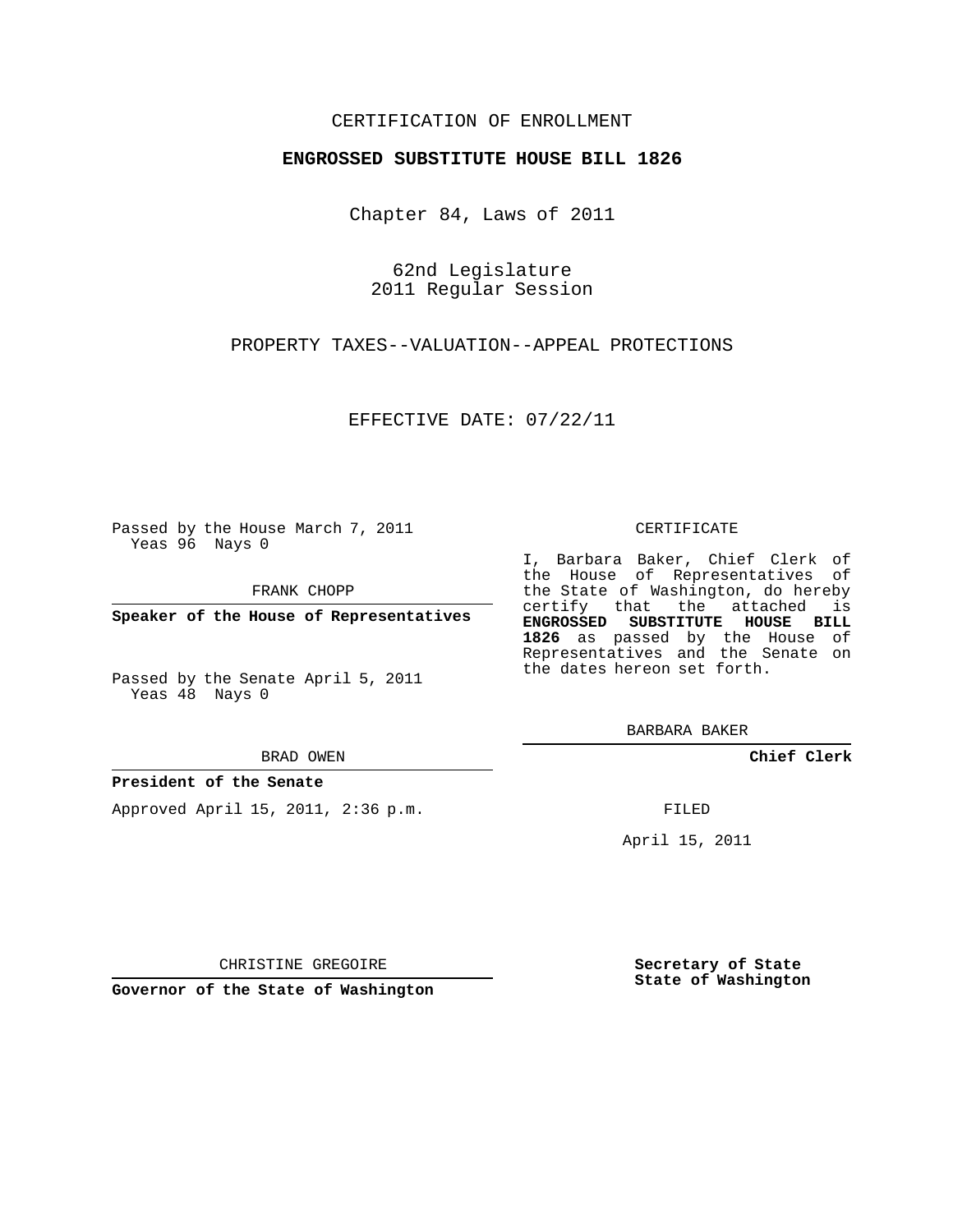# **ENGROSSED SUBSTITUTE HOUSE BILL 1826** \_\_\_\_\_\_\_\_\_\_\_\_\_\_\_\_\_\_\_\_\_\_\_\_\_\_\_\_\_\_\_\_\_\_\_\_\_\_\_\_\_\_\_\_\_

\_\_\_\_\_\_\_\_\_\_\_\_\_\_\_\_\_\_\_\_\_\_\_\_\_\_\_\_\_\_\_\_\_\_\_\_\_\_\_\_\_\_\_\_\_

Passed Legislature - 2011 Regular Session

## **State of Washington 62nd Legislature 2011 Regular Session**

**By** House Ways & Means (originally sponsored by Representatives Orcutt, Sells, McCune, Rolfes, Angel, and Hurst)

READ FIRST TIME 02/25/11.

 AN ACT Relating to providing taxpayers additional appeal protections for value changes; amending RCW 84.40.038; and creating a new section.

BE IT ENACTED BY THE LEGISLATURE OF THE STATE OF WASHINGTON:

 **Sec. 1.** RCW 84.40.038 and 2001 c 185 s 11 are each amended to read as follows:

 (1) The owner or person responsible for payment of taxes on any property may petition the county board of equalization for a change in the assessed valuation placed upon such property by the county assessor or for any other reason specifically authorized by statute. Such petition must be made on forms prescribed or approved by the department of revenue and any petition not conforming to those requirements or not 13 properly completed (( $\frac{1}{3}$ ) may not be considered by the board. The petition must be filed with the board on or before July 1st of the year of the assessment or determination, within thirty days after the date an assessment, value change notice, or other notice has been mailed, or within a time limit of up to sixty days adopted by the county legislative authority, whichever is later. If a county legislative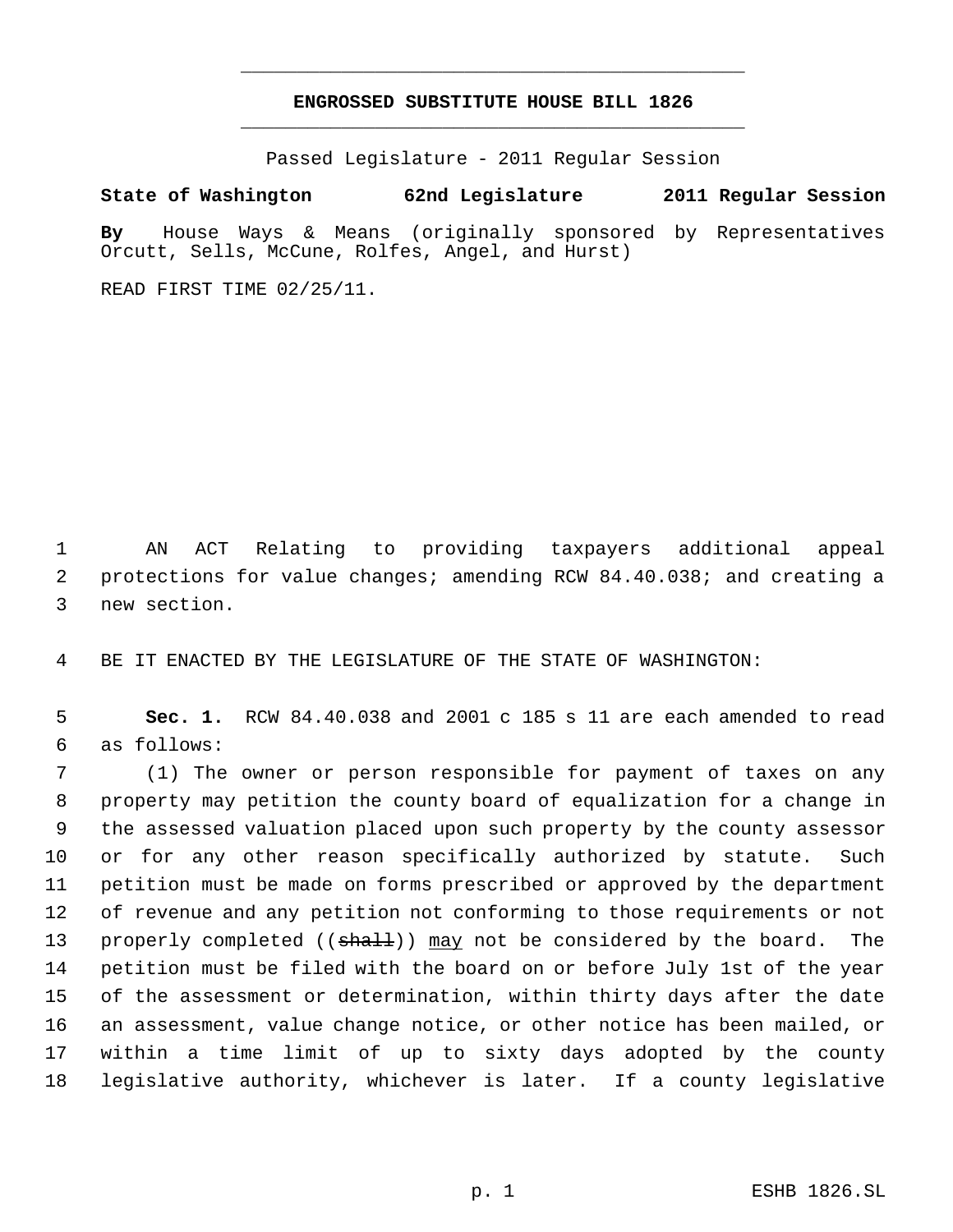authority sets a time limit, the authority may not change the limit for three years from the adoption of the limit.

 (2) The board of equalization may waive the filing deadline if the petition is filed within a reasonable time after the filing deadline 5 and the petitioner shows good cause for the late filing. However, the 6 board of equalization must waive the filing deadline for the circumstance described under (f) of this subsection if the petition is 8 filed within a reasonable time after the filing deadline. The decision of the board of equalization regarding a waiver of the filing deadline is final and not appealable under RCW 84.08.130. Good cause may be shown by one or more of the following events or circumstances:

 (a) Death or serious illness of the taxpayer or his or her immediate family;

 (b) The taxpayer was absent from the address where the taxpayer normally receives the assessment or value change notice, was absent for more than fifteen days of the days allowed in subsection (1) of this section before the filing deadline, and the filing deadline is after July 1;

 (c) Incorrect written advice regarding filing requirements received from board of equalization staff, county assessor's staff, or staff of the property tax advisor designated under RCW 84.48.140;

(d) Natural disaster such as flood or earthquake;

 (e) Delay or loss related to the delivery of the petition by the 24 postal service, and documented by the postal service;  $((\theta \cdot \hat{r}))$ 

25 (f) The taxpayer was not sent a revaluation notice under RCW 26 84.40.045 for the current assessment year and the taxpayer can demonstrate both of the following:

28 (i) The taxpayer's property value did not change from the previous 29 year; and

 (ii) The taxpayer's property is located in an area revalued by the 31 assessor for the current assessment year; or

(g) Other circumstances as the department may provide by rule.

 (3) The owner or person responsible for payment of taxes on any property may request that the appeal be heard by the state board of tax appeals without a hearing by the county board of equalization when the assessor, the owner or person responsible for payment of taxes on the property, and a majority of the county board of equalization agree that a direct appeal to the state board of tax appeals is appropriate. The